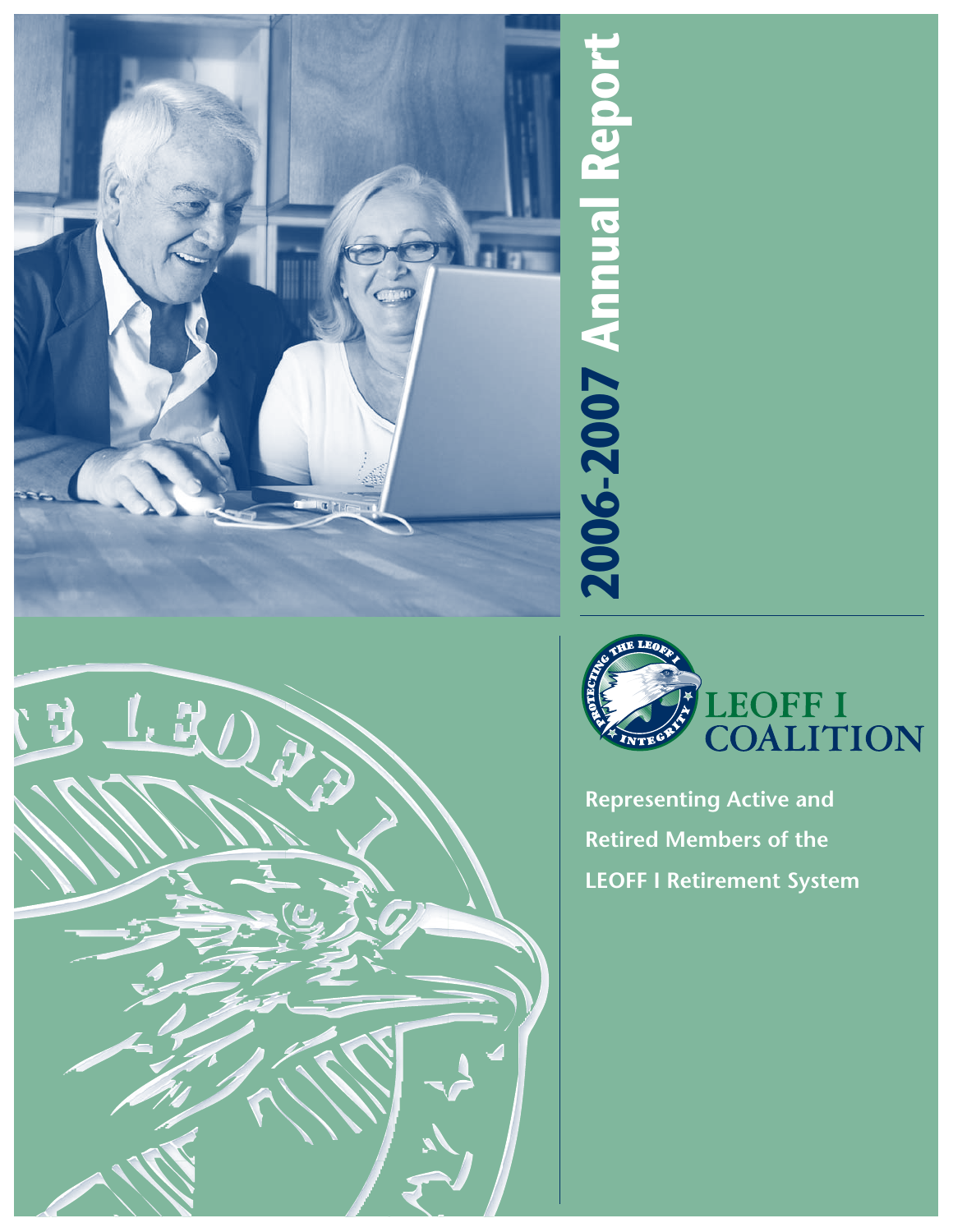### **LEOFF I Coalition**



# **LEOFF I** COALITION

expected in the Coalition<br>database to keep informed registered in the Coalition database to keep informed about LEOFF 1 issues. Our COLA this year is 3.73 percent, up from 3.02 percent last year, and 1.75 percent in 2005. Our recent new valuation of surplus is at 114 percent, or between \$565,196,000 and \$577,000,000 according to State data. On February 5th board members chatted with DRS staff and

determined that by April 1st the number of active duty LEOFF 1 members would be close to 472 people. Expect less and smaller numbers to retire annually in the future (it used to be 200 to 300 a year).

 Many public issues have distracted legislators away from us this year, such as sports concerns of NASCAR, Sonics, Seattle transportation problems and "Gain Sharing" for another pension group that has been permitted to share investment profits. Some may lose those increases now and other benefits shared with yet another pension group. LEOFF 1 has been under the radar.

**"...The other kind of surplus to watch is our pension fund 'surplus'. This is what catches the eyes of some legislators and pension watchdogs..."**

 A recent newspaper story said the State of Washington Legislature had \$2.24 billion for the budget. Some may feel that our LEOFF 1 "surplus" funds are included in that figure. Research shows this is not true. The Actuary's Office showed us how to see public news releases by the State Economic and Revenue Forecast Council information. It plainly shows revenues from timber state share revenue, real estate excise taxes, estate taxes, estate tax revenues, property (state school levy) money, cigarette, liquor sales/litter, non-revenue act money, revenue act money, lottery, and Dept.

*continued on page 3*

#### **Coalition Officers:**

**Bob Monize**, President Retired Snohomish Co. Sheriff's Office bobbymonize@highstream.net

**Mark Curtis**, Vice President Retired Thurston Co. Sheriff's Office WA St. Ret. Deputy Sheriff's and Police Officers Assoc. mwcurtiscraft@comcast.net

**Jerry Birt**, Treasurer Retired Seattle Fire bir.jer@verizon.net

**Don Daniels**, Secretary Retired Seattle Police Dept. Washington State Law Enforcement Assoc.

The LEOFF I Coalition 2006-2007 Annual Report is an informational update for active and retired members of the LEOFF I Retirement System. Comments from the public are encouraged and should be sent to:

Bob Monize bobbymonize@highstream.net

*Disclaimer: LEOFF I Coalition and its management do not make warranties with respect to accuracy, reliability or completeness of the information in this publications.*

### **Check out our website! www.leoff1coalion.org**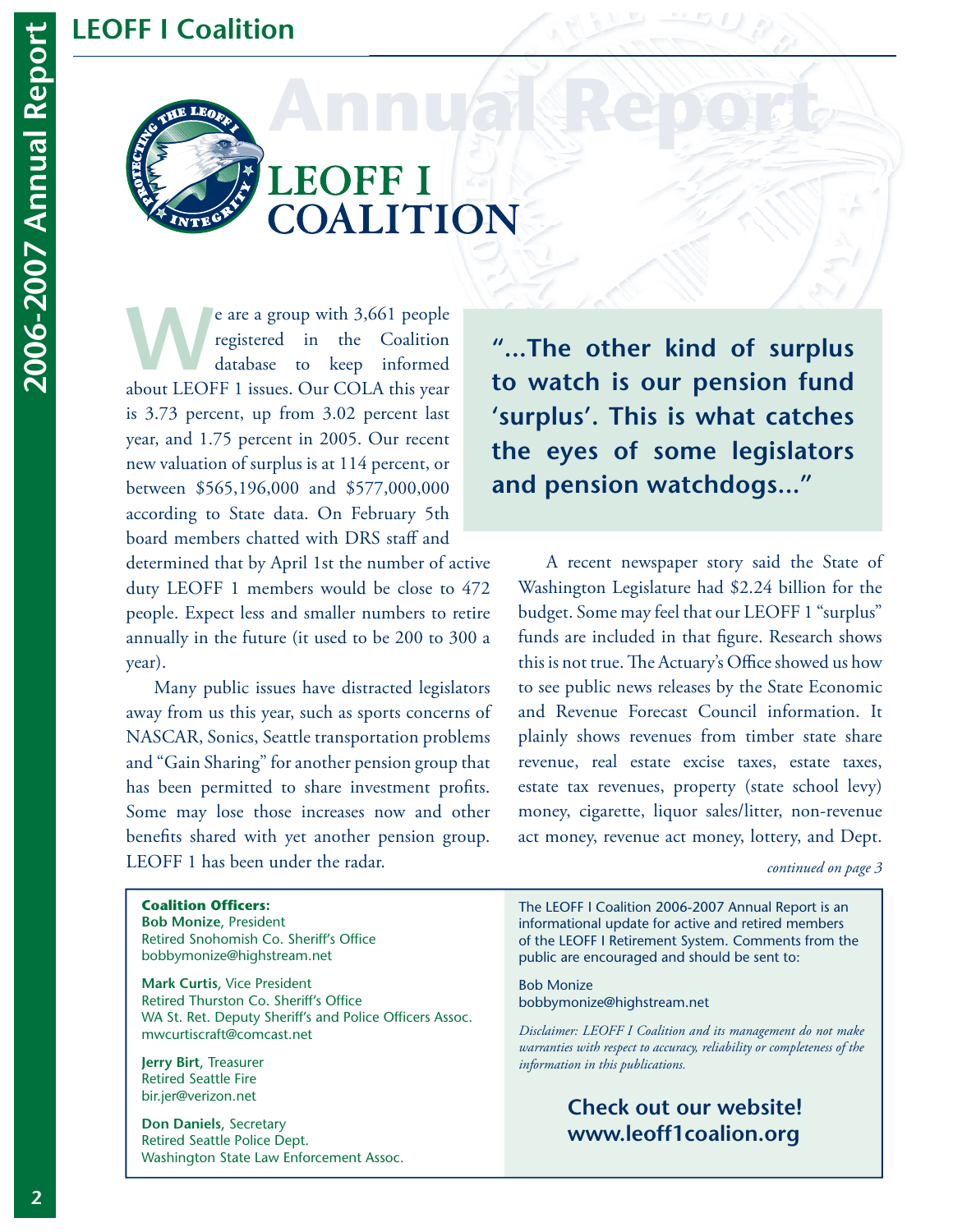of Licensing revenues. Pension money is not on that list and is not supposed to be there. This State agency has about six employees, headed by Dr. ChangMook Sohn at (360) 570-6105 at the Capital Plaza Building, PO Box 40912, Olympia, WA 98504-0912.

The other kind of surplus to watch is our pension fund "surplus". This is what catches the eyes of some legislators and pension watchdogs. We cannot really follow well the ways and accounting of pension funds. We do see different numbers that are confusing, such as when viewed from a market or value number. There is also the asset smoothing technique used to cover losses if they occur and may not immediately be "recognized" or "burned" into the figures of the Actuary. The method protects against huge swings of economy like in 2003. The prior retired State Actuary Gerald Allard had spent time with some legislators to explain the numbers and why what appears to be available now may not really be so for some time, if ever. Our current "surplus" number is mentioned above.

Another issue has been the Governor's directive to the DRS to call together a groundwork discussion group of stakeholders for LEOFF 1 issues to seek insight to answer questions of how to help employers with their unfunded liabilities, and discuss study and administrative costs. This is what remains of last year's "Task Force" in SHB2688 that disturbed us so much. That group could have decided to illegally use our "surplus" pension

funds to pay liabilities of employers. Governor Gregoire vetoed that part of the Bill. Those named to this group are not yet known. Employers, DRS, legislators, Investment Board, Actuary, active duty and retiree people will be present. We are a major stakeholder; and spoke with the Department of Retirement Systems (DRS) Director on April 30, 2007 and are waiting to hear what happens.

The DRS is spending time researching what is real and not accurate with assertions proposed as study topics. We will be patient and do our part to educate on our knowledge. We already supplied DRS with the disc on medical benefits, done by Atty. Joe Fischnaller. The study will also have a cost and we are expected to pay our share, but have no idea yet what it may be, we just hope it is affordable. The State Actuary thought ahead and got a large appropriation to do their part.

Our position is that we oppose ANY pension fund transfers to any bail out of employers with unfunded liabilities. We are hurt and disappointed that we must continue to say that our pension funds belong to pensioners in the LEOFF 1 system. We will not willingly be an employers' nor a legislative savings account. The State declined to make contributions during the first five or six years, plus the last six years. We are no financial burden to the State of Washington. Our collective experience has been that we are cautious about the future economy and affects on our funds. We are told that a few employers have started to set

*continued on page 4*

Pay Attention!<br>Take care of your spouse!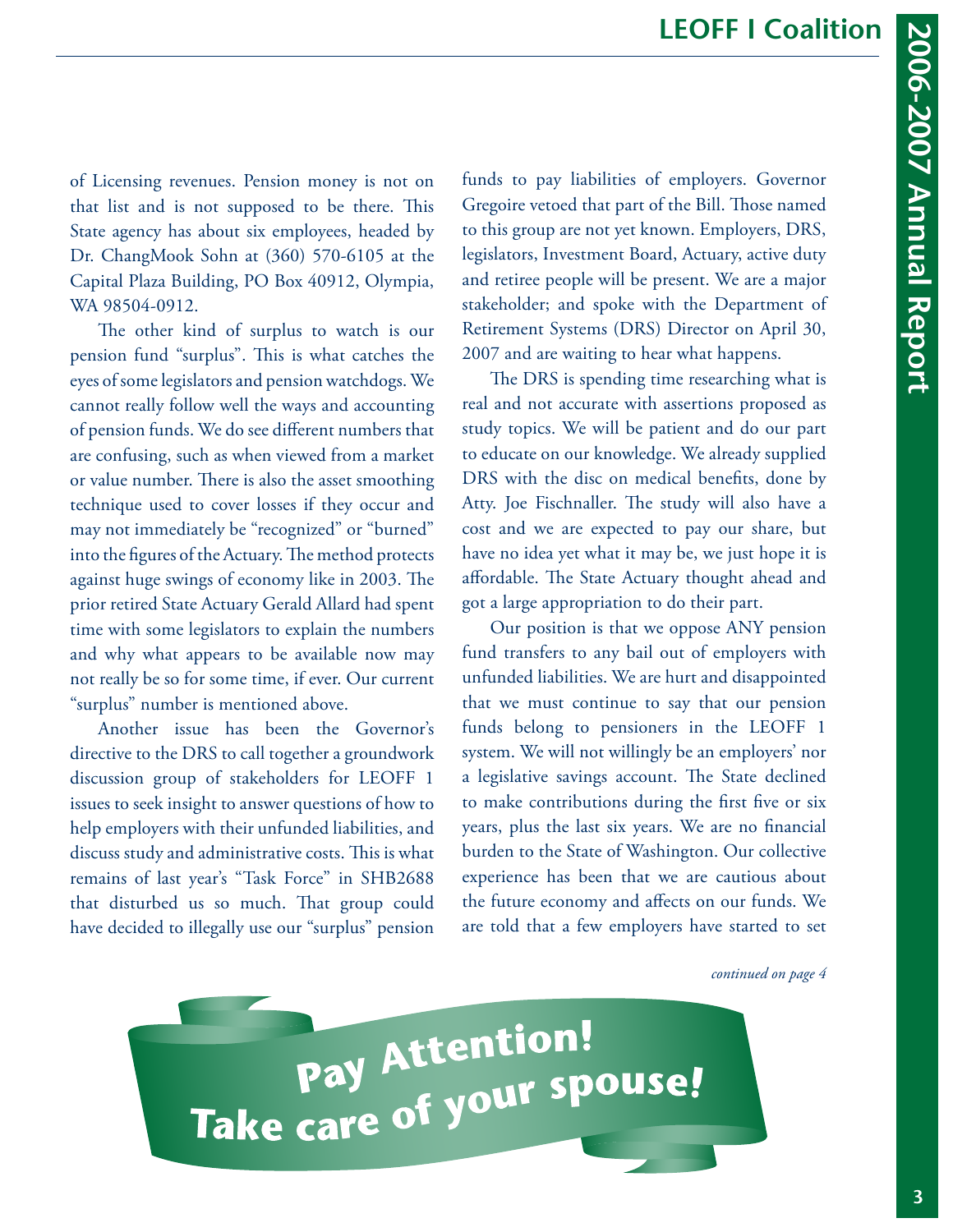# **LEOFF I Coalition**

money aside for our medical and long term care as they promised long ago to this commitment.

There is a current Retired Fire Fighters of Washington suit in play in a Seattle Court, seeking to re-start contributions to the pension system, and legislative Bill SB5174 seeks to affirm the year 2000 contribution holiday and may be a problem to the suit.

**"...Our comfort zone today is in fair shape, but can only be kept where it is at or increased by consistent support and lobbying for our benefits..."** 

The Stabilization Account Bill #2684 of last session had us concerned about the State taking away our surplus if it goes over the new 130 percent cutoff, a ceiling level for a pension fund. The Bill did not specify that the money could be removed. The Legislative intent was to secure all the pension funds. One good numbers watchdog sees that surplus could be 137 percent. This Bill was to be a market-smoothing agent and was to base planning on risks the State may wish to take. The Actuary will recognize the 2007 10.1 percent interest rate in 2008. We are said to have no unfunded liability at this writing. Thus, we ought to be left in peace. We still need to keep an eye open on the process. It is believed that some key veteran legislators are educated in what the State can do and not do with pension funds. The fund has written in law that we get our interests at 100 percent and they are not to be appropriated. We believe that pension funds can only be used for pensioner benefits. We are not off the bubble for protecting what we have and will not be so for the long term.

**A few conceptions are worthy of mention.** The State Investment Board has a monthly meeting in which they discuss many different issues. One conception was to sell our pension fund to an insurance company to assume all future liability for all our benefits. We would have been beyond money grabs and it would have been a good deal for the insurance company, assuming they were well

> planned and did not go out of business. We heard nothing of any ill affect on our local board benefits from employers.

The more recent conception has been a suggestion to buy liability matching good, safe bonds to convert all Plan 1 into bonds that fix income, eliminate volatility and have stability. Logically, this scenario would eliminate other law changes such as any hope of an enhanced benefit effort. These are only thoughts. Nothing is solid. The Investment Board voters include Rep. Helen Sommers and Sen. Lisa Brown. Our representative is the current chair Patrick McElligot who you may contact if you wish to voice an opinion. He has been a Tacoma Fire Fighter LEOFF 2.

The DRS Director Sandra Matheson is also a voting member, as is Treasurer Michael Murphy. He tried to keep the assumption of interest rate at a safe 7.5 percent in 1999, but was not successful. We would have lost far less than the \$700 million in 2003 if they had listened to Murphy. Our "surplus" may not even show, under a 7.5 percent rate. We were told in 2005 that two spousal Bills would put us out of surplus position in two years, but has not happened as yet. We remain well funded and the economy seems in good shape.

 However, the legislators of today eventually cycle through and will be replaced over time. New leaders will emerge and institutional knowledge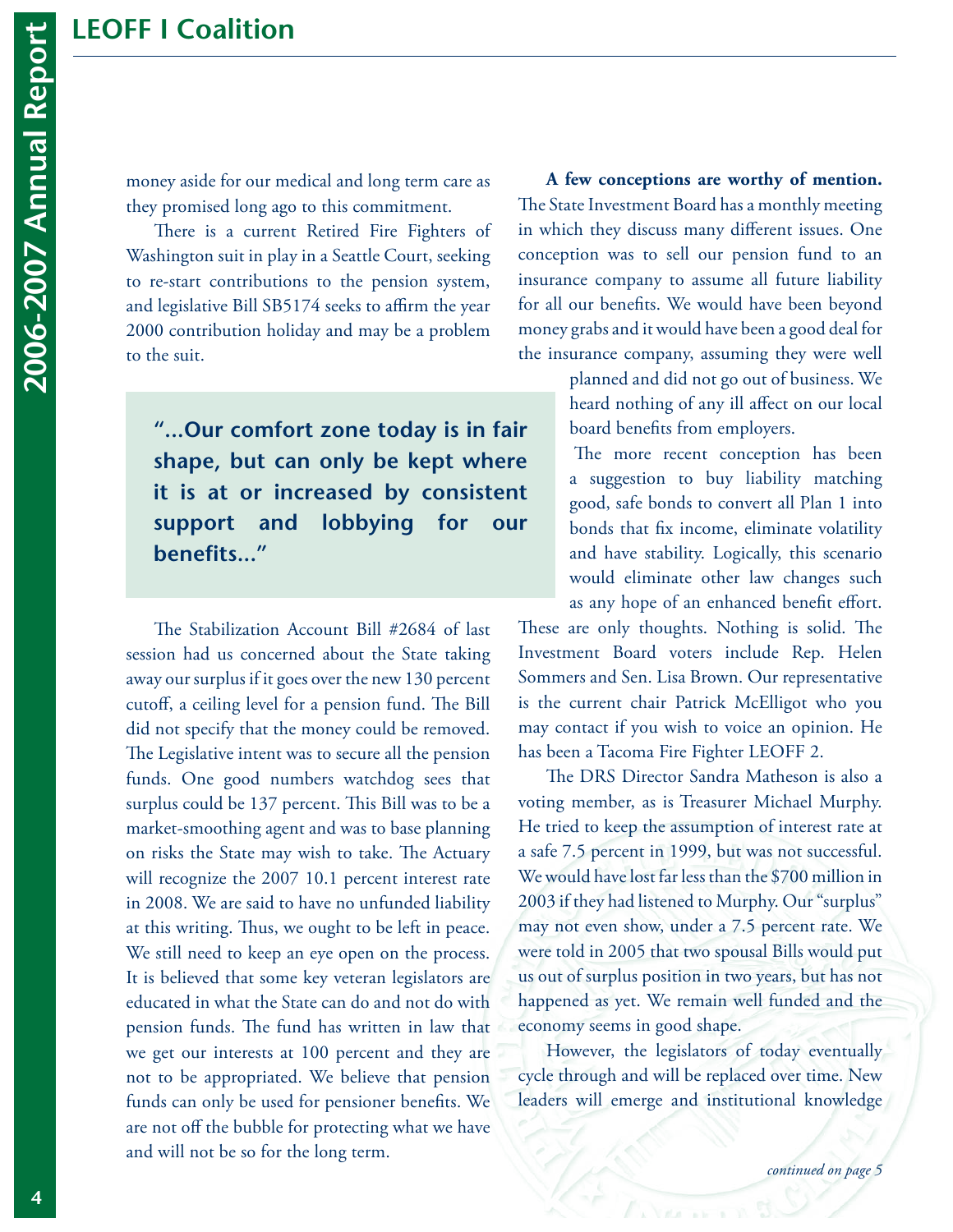will need continual education. The legislative way to communicate is to put out a Bill, make a companion Bill to double our work, and see what response we muster or not. Our comfort zone today is in fair shape, but can only be kept where it is at or increased by consistent support and lobbying for our benefits.

Our share of the Commingled Trust Funds of all pension systems in Feb. 07 was said to be \$6,171,855,000 minus total liabilities of \$606,659,000. We lost more than this in 2003 when the market crashed.

**We still hear of confusion on spousal pension rights to re-marry.** Your best proactive effort is to call the DRS in Tumwater and ask for your specific situation. There have been several repairs

to spousal rights. The key change was Engrossed SB6380 in 2002, spear-headed by Joyce Haas. Now a LEOFF I widow can re-marry and keep the spouses benefits, assuming that widow was receiving benefits after 6/13/02.

**A key strategy we need to take is in between legislative sessions.** We ask for volunteers to take your legislator(s) to lunch and establish a good relationship. The Coalition will reimburse your receipt for yourself and the legislator. You might very briefly and politely say how thankful we are to keep our pension plan safe. You can identify your legislator on internet. Go to www. leg.wa.gov and look for your legislator today!

#### **Legislative Bills to know about are:**

**SB5014/HB1044** is about adoption of contribution rates and declared an emergency. It has not hurt us as of this writin**g. Speaker Frank Chopp signed it,** and los belivered to Governor Gregoire. **Signal Signal Signal Signal Signal Signal Signal Signal Signal Signal Signal Signal Signal Signal Signal Signal Signal Signal Signal Signal Signal Signal Signal Signal Signal Signal Signal Signal Signal Signal Signal Sign** 

**SB6167** would restore authority to the DRS Director to put interests where she directs. Some of us were concerned she could put the money into the General Fund. Not so said Senate staff. The Bill fixes a problem in authority, accidentally removed earlier. Speaker Chopp and Senate President Owen signed it. Expect the Governor to sign it.

**HB1265/SB5174** is about re-affirming the year 2000 contribution holiday. It passed the Senate and House, and was sent to the Governor, who is expected to sign it.

**SB1467/HJR4202-SSJR8206/HB1090** is about budget stabilization and a Governor's emergency fund of 3 percent of budget going to the general fund. It goes to the voters.

**HB1824** would allow 56 women widows of RCW.41.28 prior act 1955 firefighters to re-marry. Bill progress slowed at Ways and Means. It died in committee.

What happens between sessions and mid January '08 may be quite a bit more interesting.

Visit our website at www.leoff1coalition.org. If you have questions or concerns, please call 1(877) 553-6631, leave a detailed message with your name, phone number and reason for calling, and someone will get back with you as soon as possible.

We are asking people not registered with us to do so with name, spouse, address, phone number, and email. Send a note to LEOFF I Coalition at PMB 127, 855 Trosper Rd. SW STE 108 , Tumwater, WA 98512. You can also visit our website to join, saving you a stamp!

Thank you! Bob Monize bobbymonize@highstream.net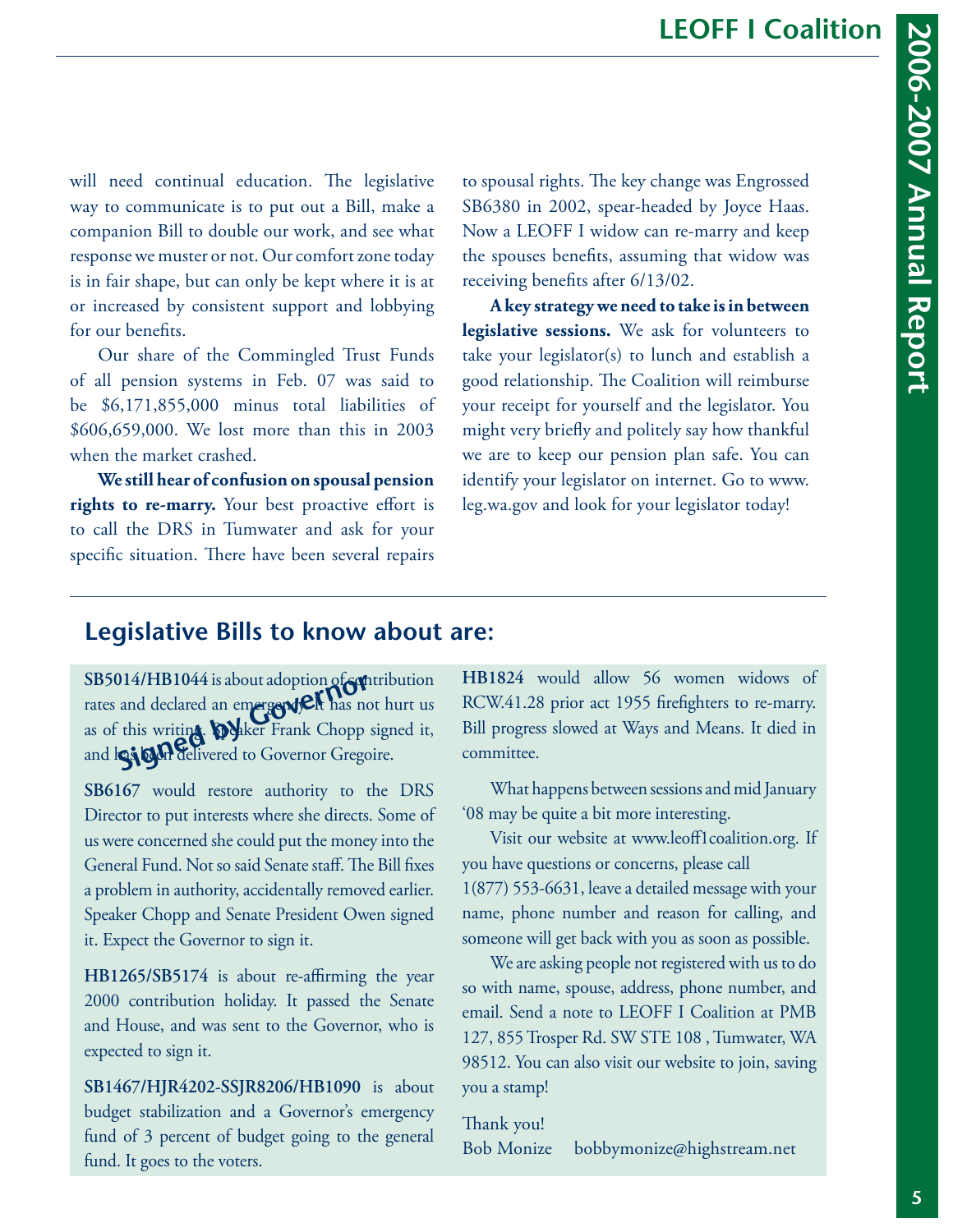We have lost track and will have to delete the following members from our database, unless we relocate them with your help.

Brent & Laurie Beden Bill Beyer Dave Busz Bryan Brummett Dan Canfield Alfred & Barbara Carlberg Norm Carlson Ross Carmen Maxine & Roman Chaban Gary Cooper David Corrion Steve Coyle Dennis Daniels Gene & Patty Dawes Ed & Sue Edwards Bill Enser Wendlin Geffre Theron Gibson

Bonnie Green Neil Helland Pat Humphries Barbara & Bill Jackson John Jackson Dick Jansen Jeff Jeffries Thomas Kango Martin Koleber Greg Lopes Steve McCormick Brehon & Linda McFarland Iona McFarland Raymond Mercer Ernest Moore Wayne Moore Larry Moore Gary Morgan

Thomas Mosser Wayne Nelson Don Potter Marlen Schnebly Jules Shockley B. Ergil Smith Charles Smith Luanne Stevens O.R. Strout Theodore Townsend Chet Virnig Charlie Walker Norm Weimer Rodney Wilmoth James Wilson Jean Wilson Frank Young Dale Zlack

Please contact Mark Curtis at (360) 491-8282 or mwcurtiscraft@comcast.net to give updated information for any of the members listed above so we can keep and update them in our database. Thank you!

# **Visit the only official LEOFF I Coalition website at www.leoff1coalition.org!**

No other similar name website represents the Coalition.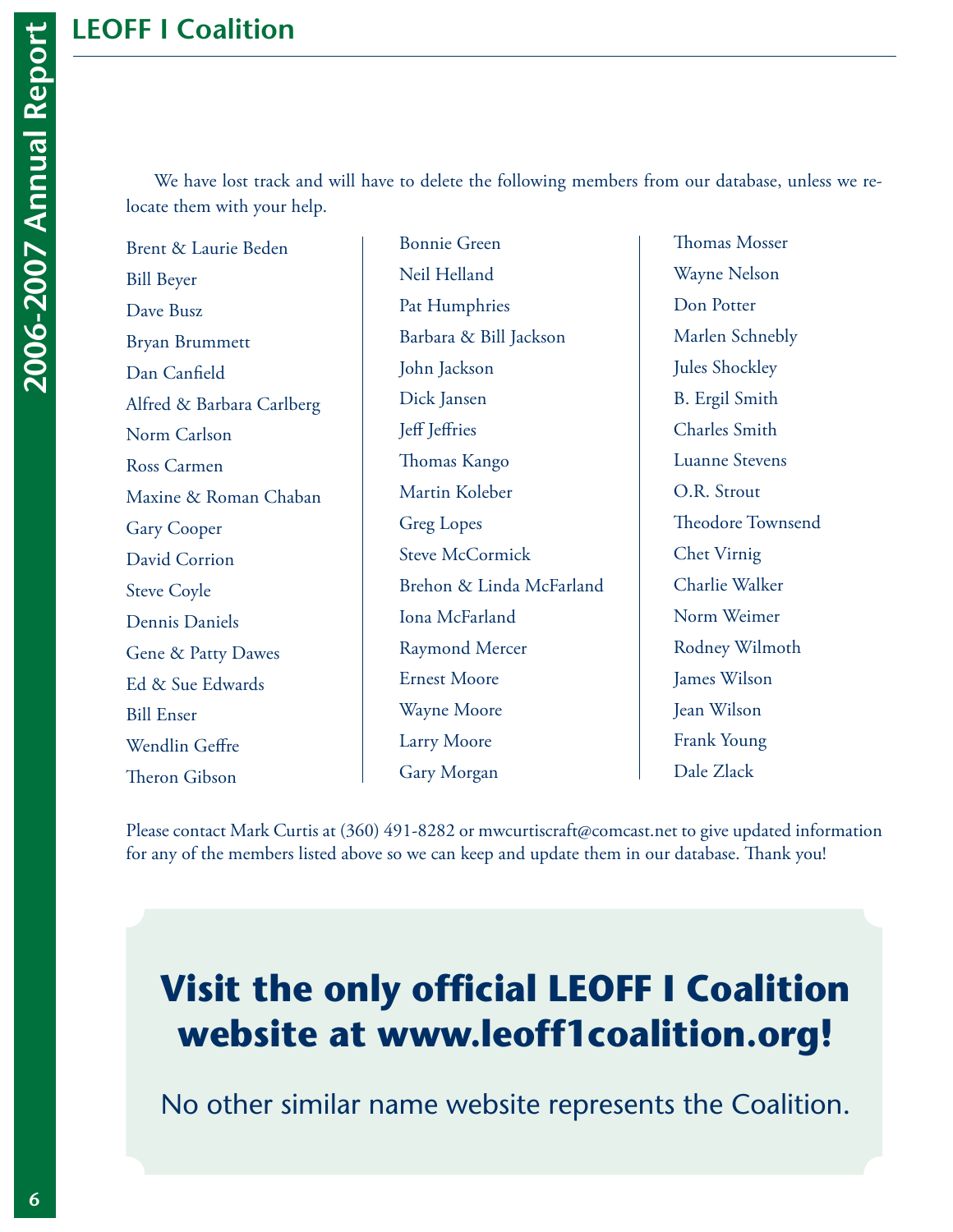### **LEOFF I Coalition**



Dear LEOFF I Members,

Expedition of the need your continual support.<br>
Surrently, our total assets are<br>
S157,223.45. Your LEOFFI Coalition Currently, our total assets are \$157,223.45. Your LEOFF I Coalition Board feels that we should keep this in abeyance for possible future lawsuits. According to different attorneys, if the State tries to take our money, it will cost well over what we have on hand to defend our pensions. The purpose of this letter is asking for your monetary support, not to add to our war chest but for operating expenses.

 Glancing over 2006: We held regional meetings for any and all LEOFF I members in Chehalis, Mountlake Terrace, Spokane and Kennewick, to educate members about our medical benefits. Speakers were Dan Downs and Attorney Joe Fischnaller. We contacted close to 800 members to lobby their legislators regarding SHB2688. Political involvement costs money. Our business expenses were \$6,142.93 for 2006. None of the LEOFF I Coalition Board members are paid. We only reimburse out of pocket expenses.

 We see a need to ask you for a low level fundraising effort to maintain a reasonable balance to handle future needs. We will not rule out a major effort of fundraising if we find ourselves in trouble. But, for now, we ask for a small contribution of \$10, \$20, \$50, or whatever is reasonable for annual maintenance needs. (The monies would be used for communicating, increase in postage, paper printing, our 800 number, insurance, website maintenance and general operating expenses.

 Please complete the attached envelope and form and send it to us as soon as you can.

Thank you for your continual support!

B& M

Bob Monize, President

## **LEOFF I Coalition needs your current email addresses!**

Please send an email to Mark Curtis at **mwcurtiscraft@comcast.net** so we can update our member database and send legislative alerts. Your cooperation is greatly appreciated, thank you!

AB LEA **The mission of the LEOFF I** *Coalition is to protect the integrity of the LEOFF I Law and LEOFF I Retirement Trust Fund.*

NTEG